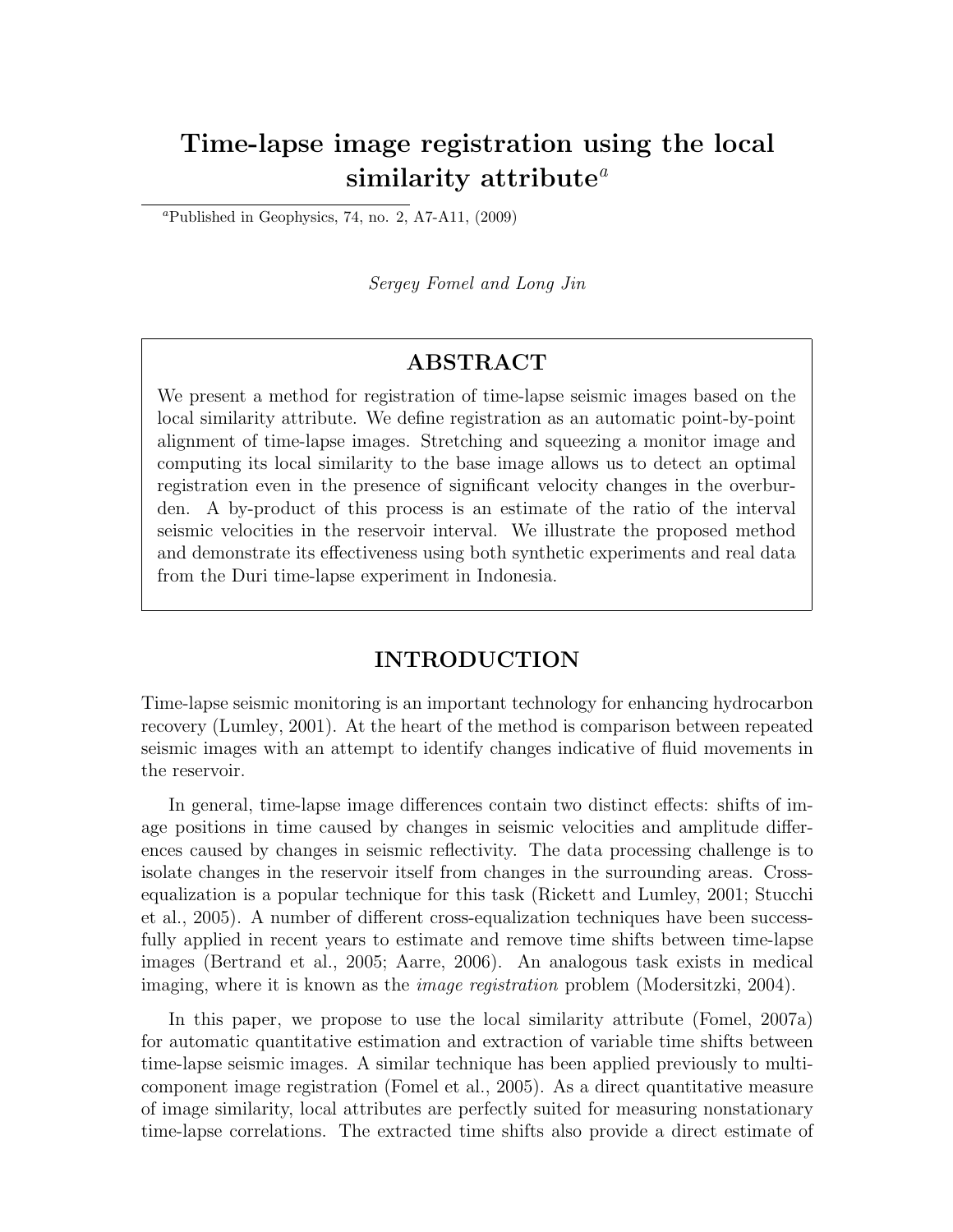the seismic velocity changes in the reservoir. We demonstrate an application of the proposed method with synthetic and real data examples.

#### **THEORY**

The correlation coefficient between two data sequences  $a_t$  and  $b_t$  is defined as

$$
c = \frac{\sum_{t} a_t b_t}{\sqrt{\sum_{t} a_t^2 \sum_{t} b_t^2}}
$$
(1)

and ranges between 1 (perfect correlation) and -1 (perfect correlation of signals with different polarity). The definition of the local similarity attribute (Fomel, 2007a) starts with the observation that the squared correlation coefficient can be represented as the product of two quantities  $c^2 = p q$ , where

$$
p = \frac{\sum_{t} a_t b_t}{\sum_{t} b_t^2}
$$

is the solution of the least-squares minimization problem

$$
\min_{p} \sum_{t} \left( a_t - p b_t \right)^2 \tag{2}
$$

and

$$
q = \frac{\sum_{t} a_t b_t}{\sum_{t} a_t^2}
$$

is the solution of the least-squares minimization

$$
\min_{q} \sum_{t} \left( b_t - q a_t \right)^2 \tag{3}
$$

Analogously, the local similarity  $\gamma_t$  is a variable signal defined as the product of two variable signals  $p_t$  and  $q_t$  that are the solutions of the regularized least-squares problems

$$
\min_{p_t} \left( \sum_t \left( a_t - p_t b_t \right)^2 + R \left[ p_t \right] \right) , \tag{4}
$$

$$
\min_{q_t} \left( \sum_t \left( b_t - q_t a_t \right)^2 + R\left[ q_t \right] \right) \,, \tag{5}
$$

where  $R$  is a regularization operator designed to enforce a desired behavior such as smoothness. Shaping regularization (Fomel, 2007b) provides a particularly convenient method of enforcing smoothness in iterative optimization schemes. If shaping regularization is applied iteratively with Gaussian smoothing as a shaping operator, its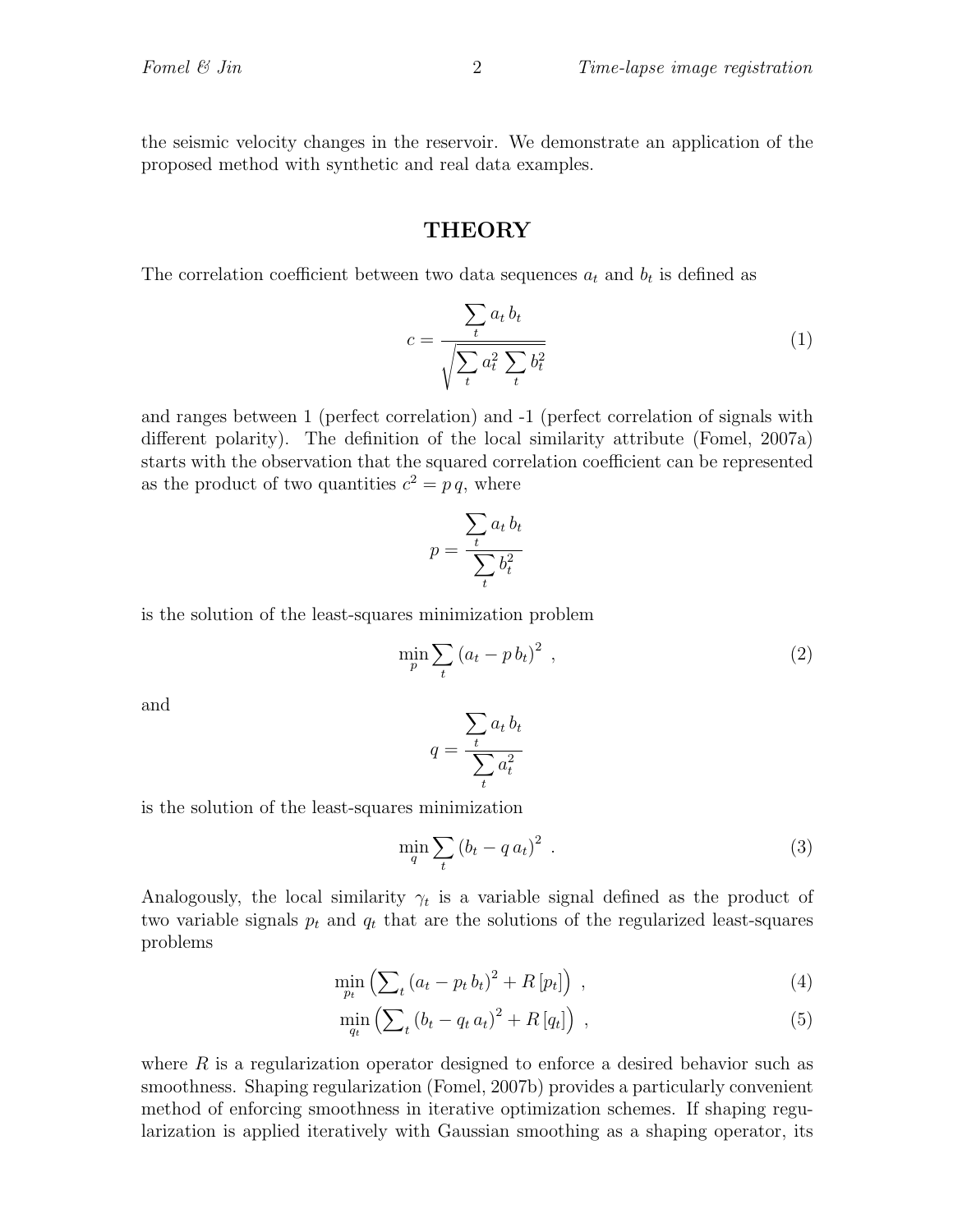first iteration is equivalent to the fast local cross-correlation method of Hale (2006). Further iterations introduce relative amplitude normalization and compensate for amplitude effects on the local image similarity. Choosing the amount of regularization (smoothness of the shaping operator) affects the results. In practice, we start with strong smoothing and decrease it when the results stop changing and before they become unstable.

The application of local similarity to the time-lapse image registration problem consists of squeezing and stretching the monitor image with respect to the base image while computing the local similarity attribute. Next, we pick the strongest similarity trend from the attribute panel and apply the corresponding shift to the image.

In addition to its use for image registration, the estimated local time shift is a useful attribute by itself. Time shift analysis has been widely applied to infer reservoir compaction (Hatchell and Bourne, 2005; Tura et al., 2005; Janssen et al., 2006; Rickett et al., 2007). Since the time shift has a cumulative effect, it is helpful to compute the derivative of time shift, which can relate the time shift change to the corresponding reservoir layer. Rickett et al. (2007) define the derivative of time shift as *time strain* and find it to be an intuitive attribute for studying reservoir compaction.

What is the exact physical meaning of the warping function  $w(t)$  that matches the monitor image  $I_1(t)$  with the base image  $I_0(t)$  by applying the transformation  $I_1[w(t)]$ ? One can define the base traveltime as an integral in depth, as follows:

$$
t = 2 \int_{0}^{H_0} \frac{dz}{v_0(z)} , \qquad (6)
$$

where  $v_0(z)$  is the base velocity, and  $H_0$  is the base depth. A similar event in the monitor image appears at time

$$
w(t) = 2 \int_{0}^{H_1} \frac{dz}{v_1(z)} = \int_{0}^{t + \Delta t} \frac{\hat{v}_0(\tau)}{\hat{v}_1(\tau)} d\tau , \qquad (7)
$$

where  $H_1$  is the monitor depth,  $\hat{v}_0(t)$  and  $\hat{v}_1(t)$  are seismic velocities as functions of time rather than depth, and  $\Delta t$  is the part of the time shift caused by the reflector movement:

$$
\Delta t = 2 \int_{H_0}^{H_1} \frac{dz}{v_1(z)}
$$
\n(8)

In a situation where the change of  $\Delta t$  with t can be neglected, a simple differentiation of the function  $w(t)$  detected by the local similarity analysis provides an estimate of the local ratio of the velocities:

$$
\frac{dw}{dt} \approx \frac{\hat{v}_0(t)}{\hat{v}_1(t)}\,. \tag{9}
$$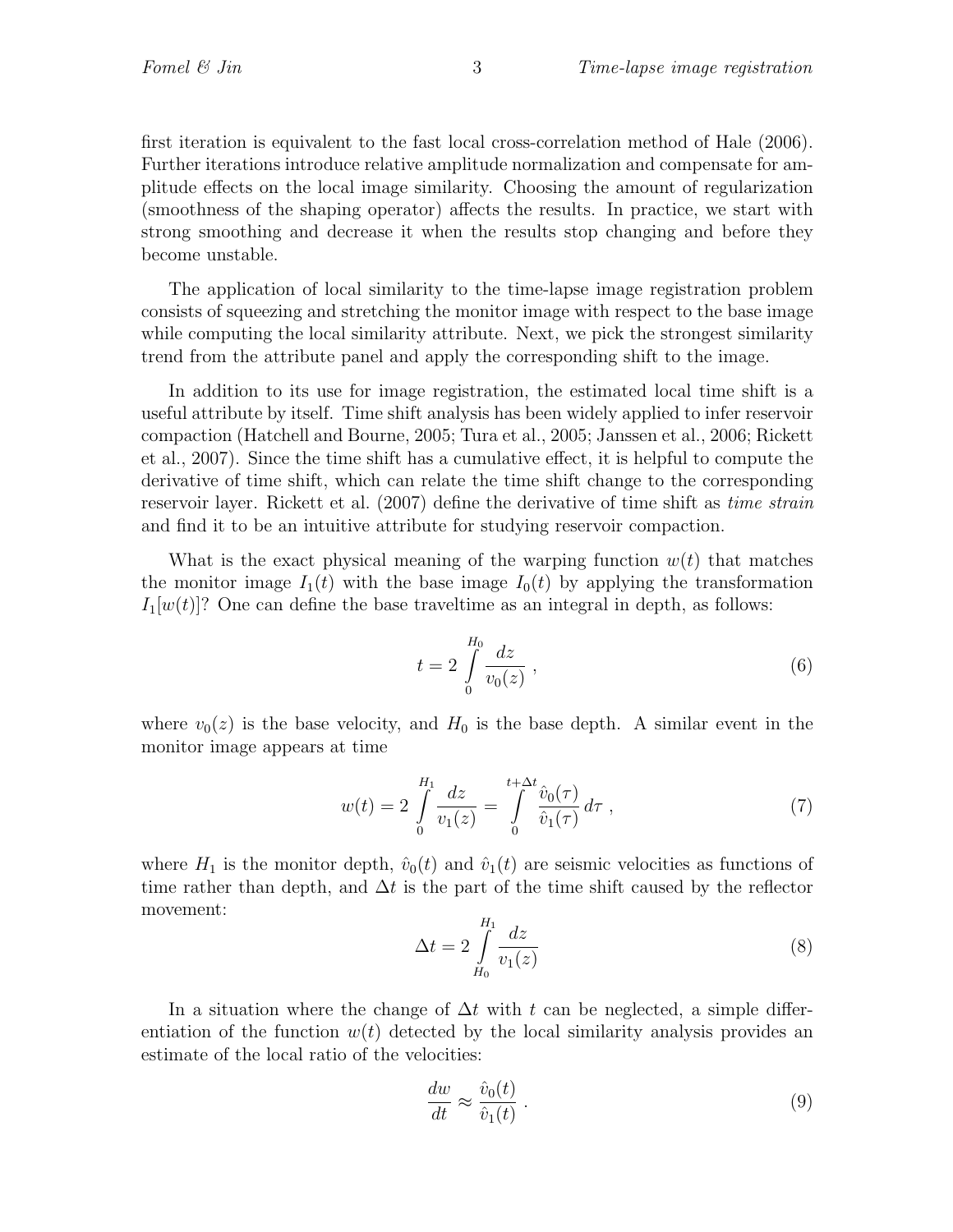If the registration is correct, the estimated velocity ratio outside of the reservoir should be close to one. One can connect the local velocity ratio to other physical attributes that are related to changes in saturation, pore pressure, or compaction.

We demonstrate the proposed procedure in the next section using several examples.

#### EXAMPLES

#### 1-D synthetic data



Figure 1: (a) 1-D synthetic velocity model before (solid line) and after (dashed line) reservoir production. (b) True (solid line) and estimated (dashed line) interval velocity ratio.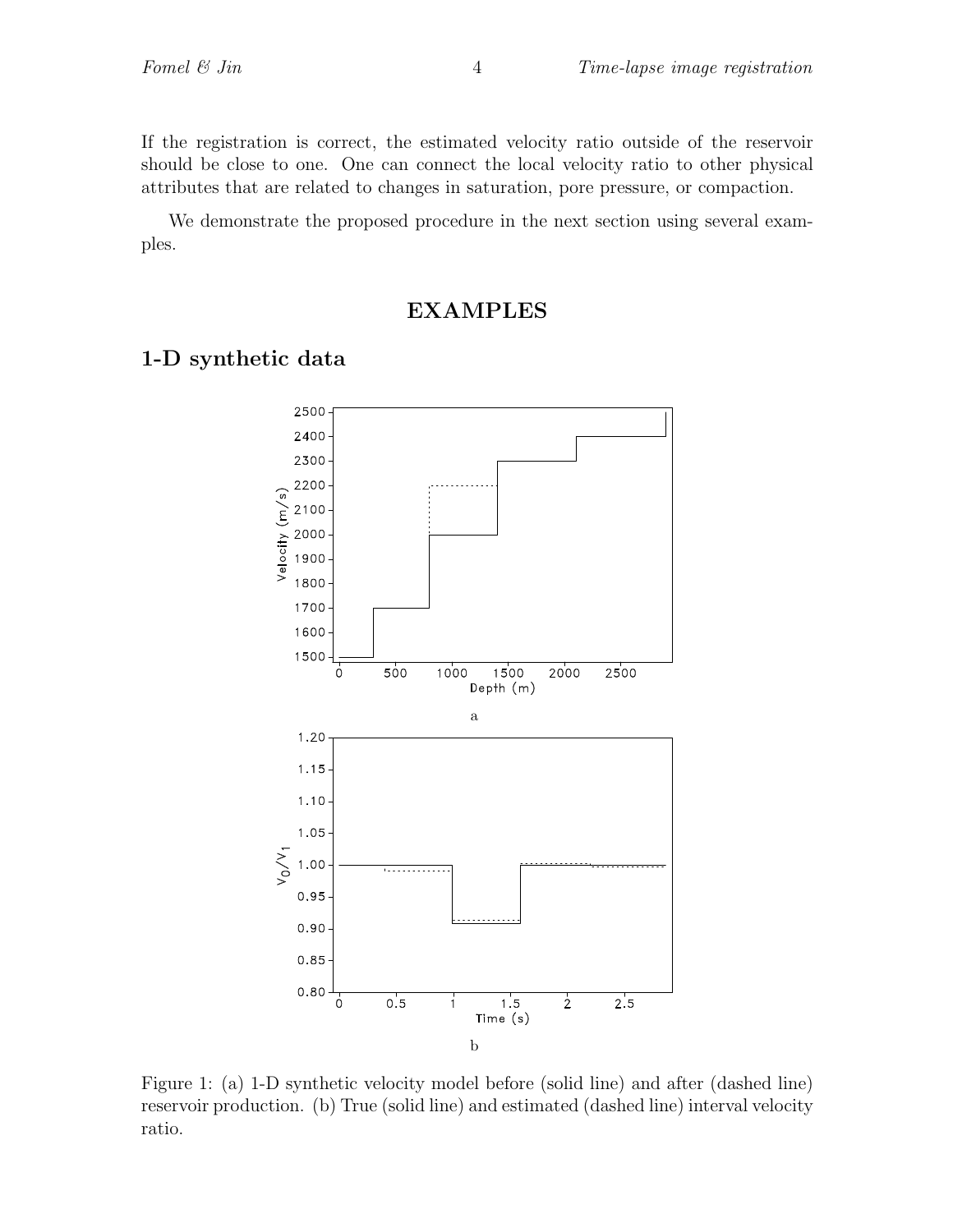

Figure 2: 1-D synthetic seismic images and the time-lapse difference initially (a) and after image registration (b).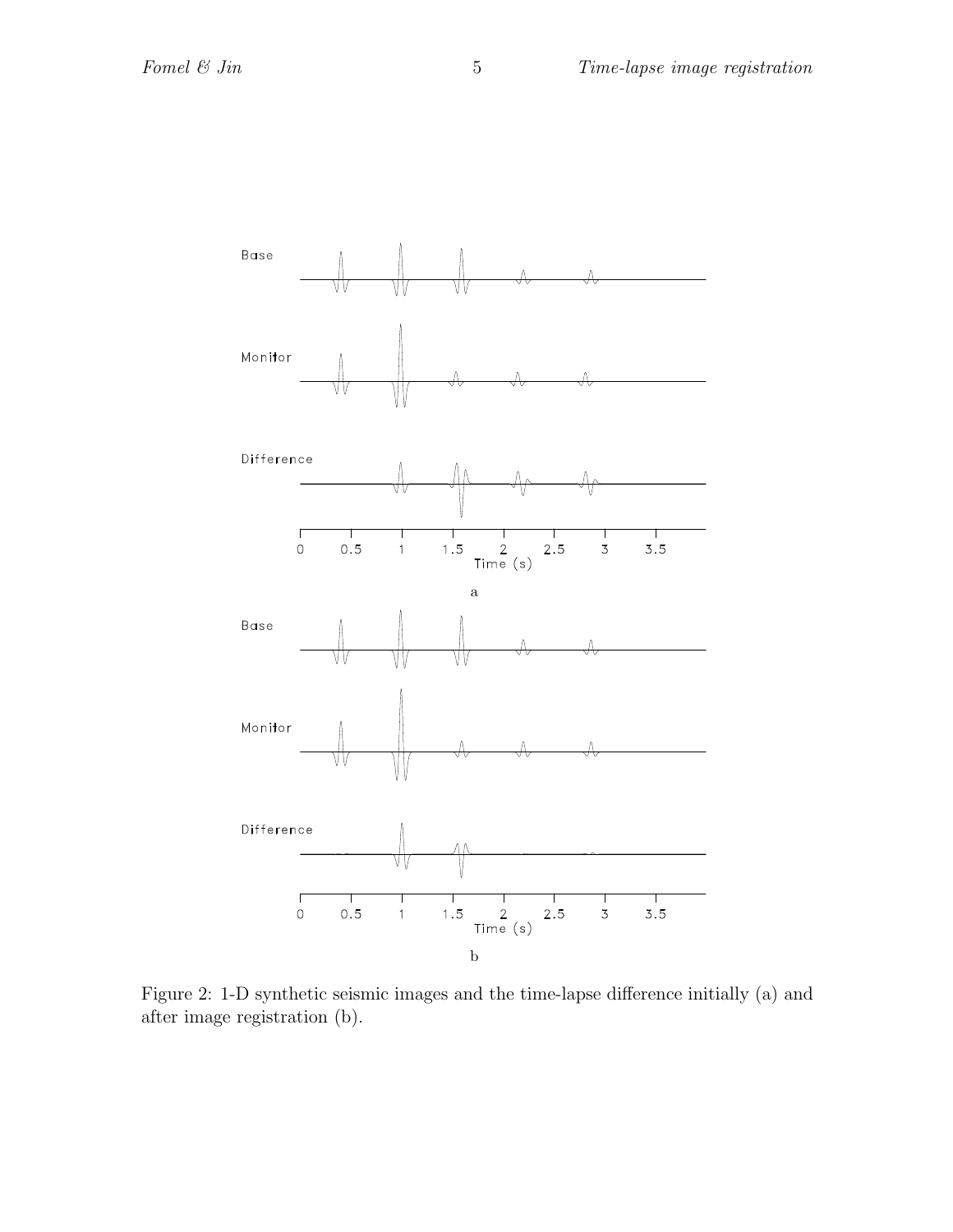

Figure 3: (a) Local similarity scan for detecting the warping function in the 1-D synthetic model. Red colors indicate large similarity. The black curve shows an automatically detected trend.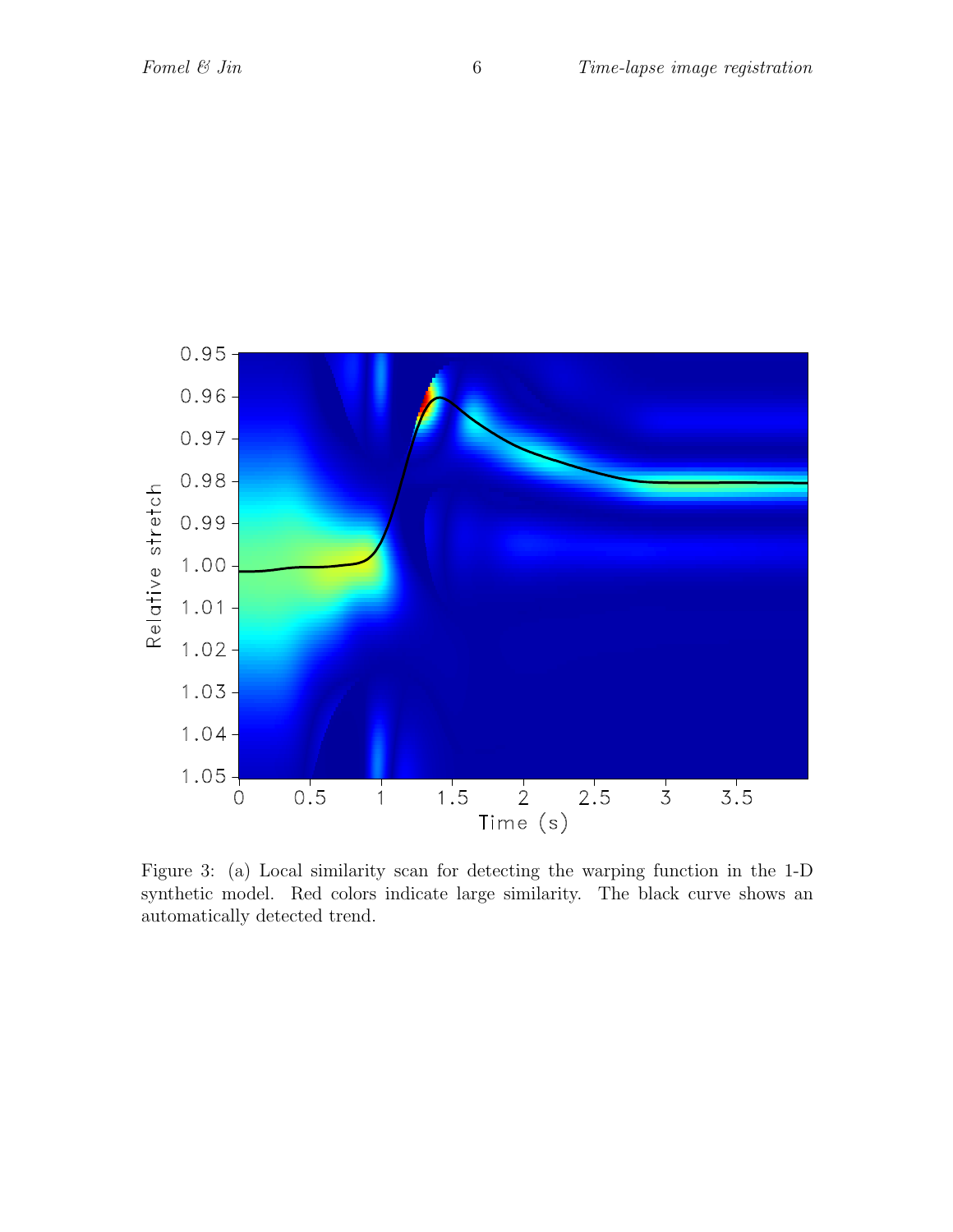Figure 1a shows a simplistic five-layer velocity model, where we introduce a velocity increase in one of the layers to simulate a time-lapse effect. After generating synthetic image traces, we can observe, in Figure 2a, that the time-lapse difference contains changes not only at the reservoir itself but also at interfaces below the reservoir. Additionally, the image amplitude and the wavelet shape at the reservoir bottom are incorrect. These artifact differences are caused by time shifts resulting from the velocity change. After detecting the warping function  $w(t)$  from the local similarity scan, shown in Figure 3, and applying it to the time-lapse image, the difference correctly identifies changes in reflectivity only at the top and the bottom of the producing reservoir [Figure 2b]. To implement the local similarity scan, we use the *relative stretch* measure  $s(t) = w(t)/t$ . When the two images are perfectly aligned,  $s(t) = 1$ . Deviations of  $s(t)$  from one indicate possible misalignment. Finally, we apply equation 9 to estimate interval velocity changes in the reservoir and observe a reasonably good match with the exact synthetic model [Figure 1b].



## 2-D synthetic data

Figure 4: (a) Synthetic model. (b) Time-lapse change containing differences in both the reservoir interval and the shallow overburden. (c) Initial time-lapse difference image. (d) Time-lapse difference image after registration.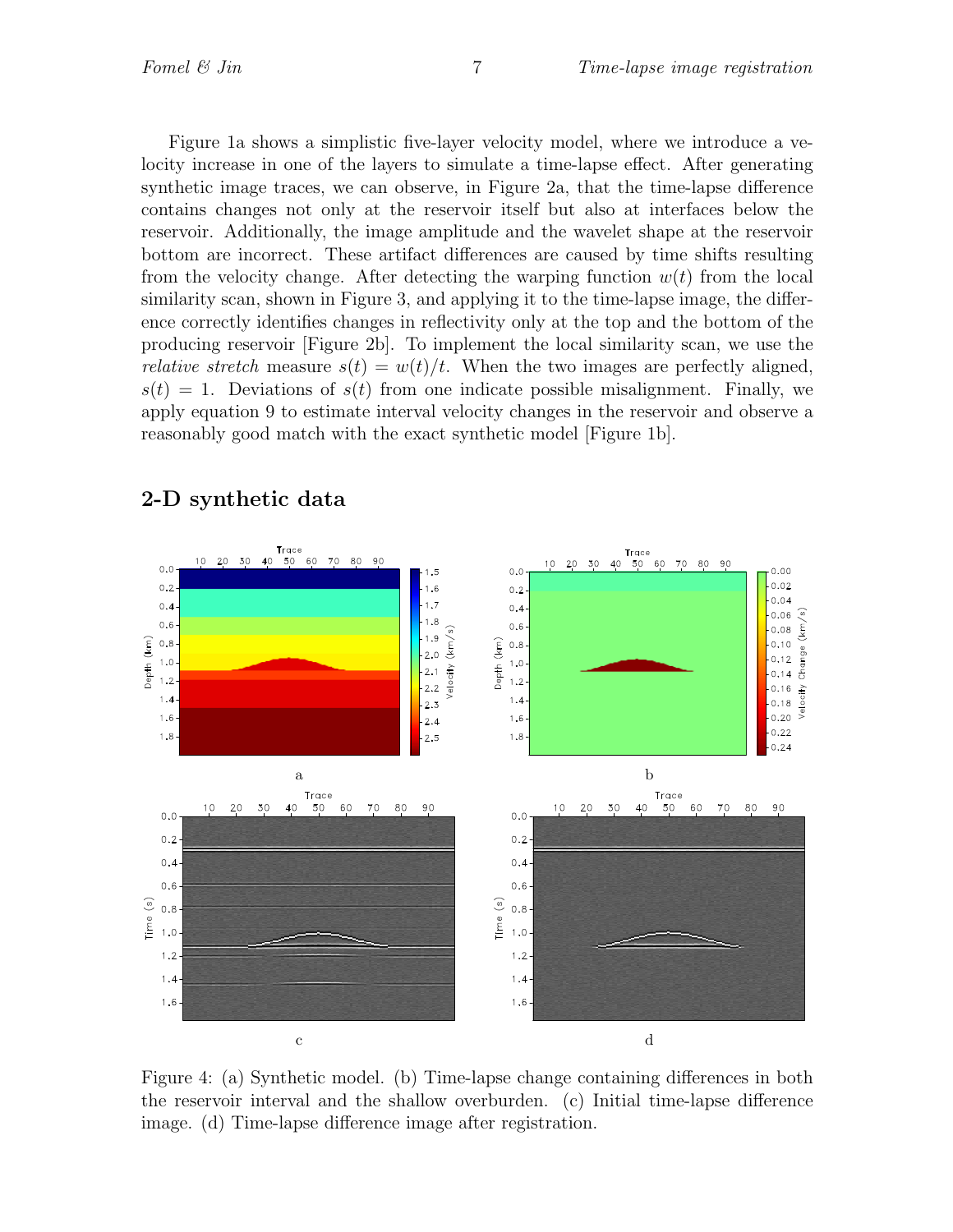

Figure 5: Local similarity scan for the 2-D synthetic model.

Figure 4a shows a more complicated 2-D synthetic example. In this experiment, we assume that the changes occur both in the reservoir and in the shallow subsurface [Figure 4b]. The synthetic data were generated by convolution modeling. After computing local similarity between the two synthetic time-lapse images [Figure 5], we apply the extracted stretch factor to register the images. Figures 4c and 4d compare time-lapse difference images before and after registration. Similarity-based registration effectively removes artifact differences both above and below the synthetic reservoir. As mentioned before, the local similarity cube is an important attribute by itself and includes information on uncertainty bounds for the local stretch factor, which reflects the uncertainty of the reservoir parameter estimation.

## 3-D field data

Finally, Figure 6 shows an application of the proposed method to time-lapse images from steam flood monitoring in the Duri field, reproduced from Lumley (1995a,b). Before registration, real differences in the monitor surveys after 2 months and 19 months are obscured by coherent artifacts, which are caused by velocity changes both in the shallow overburden and in the reservoir interval [Figure 6a]. Similarly to the results of the synthetic experiments, local-similarity registration succeeds in removing artifact differences both above and below the reservoir level [Figure 6b]. After separating the time-shift effect from amplitude changes, one can image the steam front propagation more accurately using time-lapse seismic data. We expect our method to work even better on higher-quality marine data.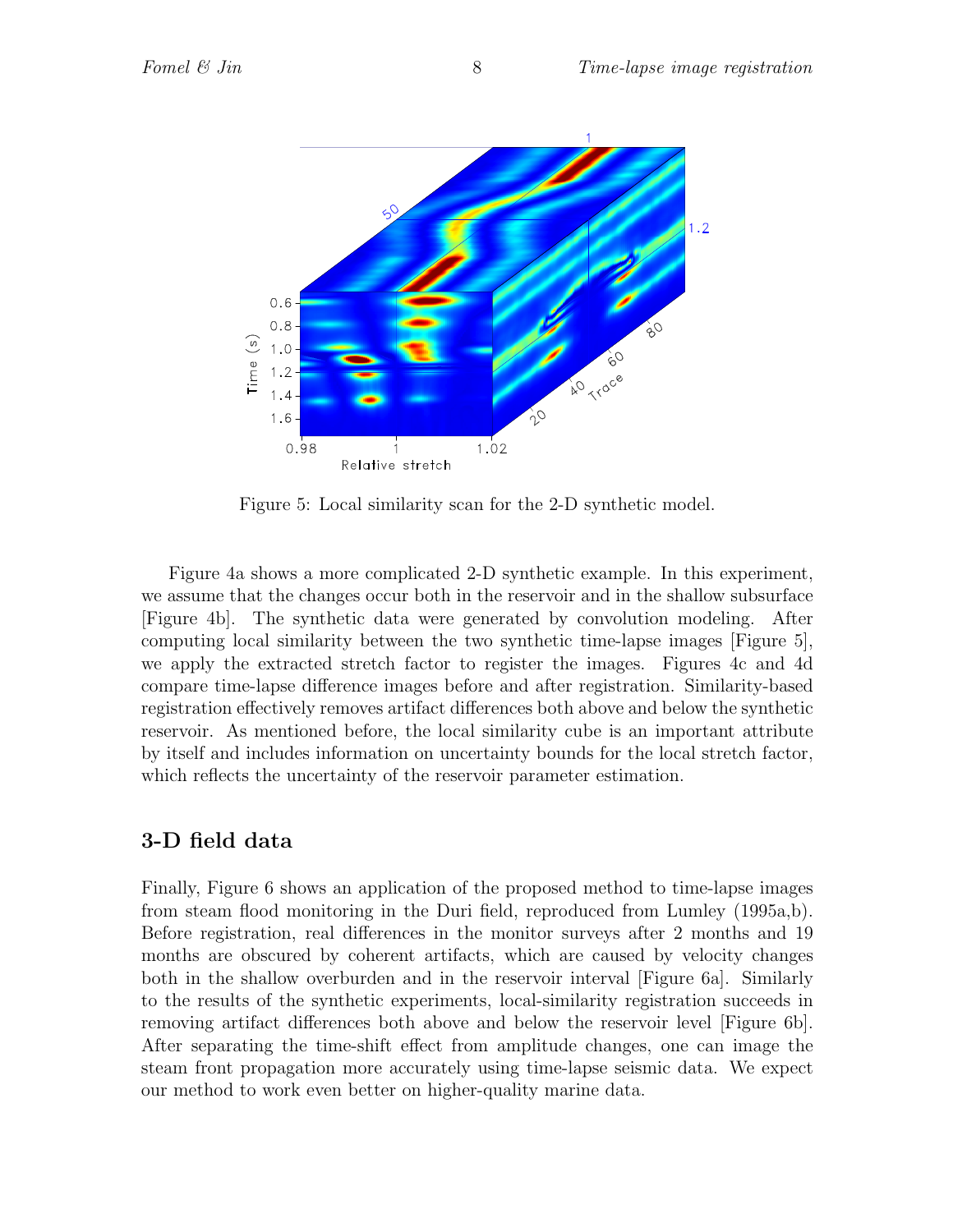

Figure 6: Application to the Duri field data. Base image and time-lapse differences: (a) before registration, reproduced from Lumley (1995a), (b) after registration.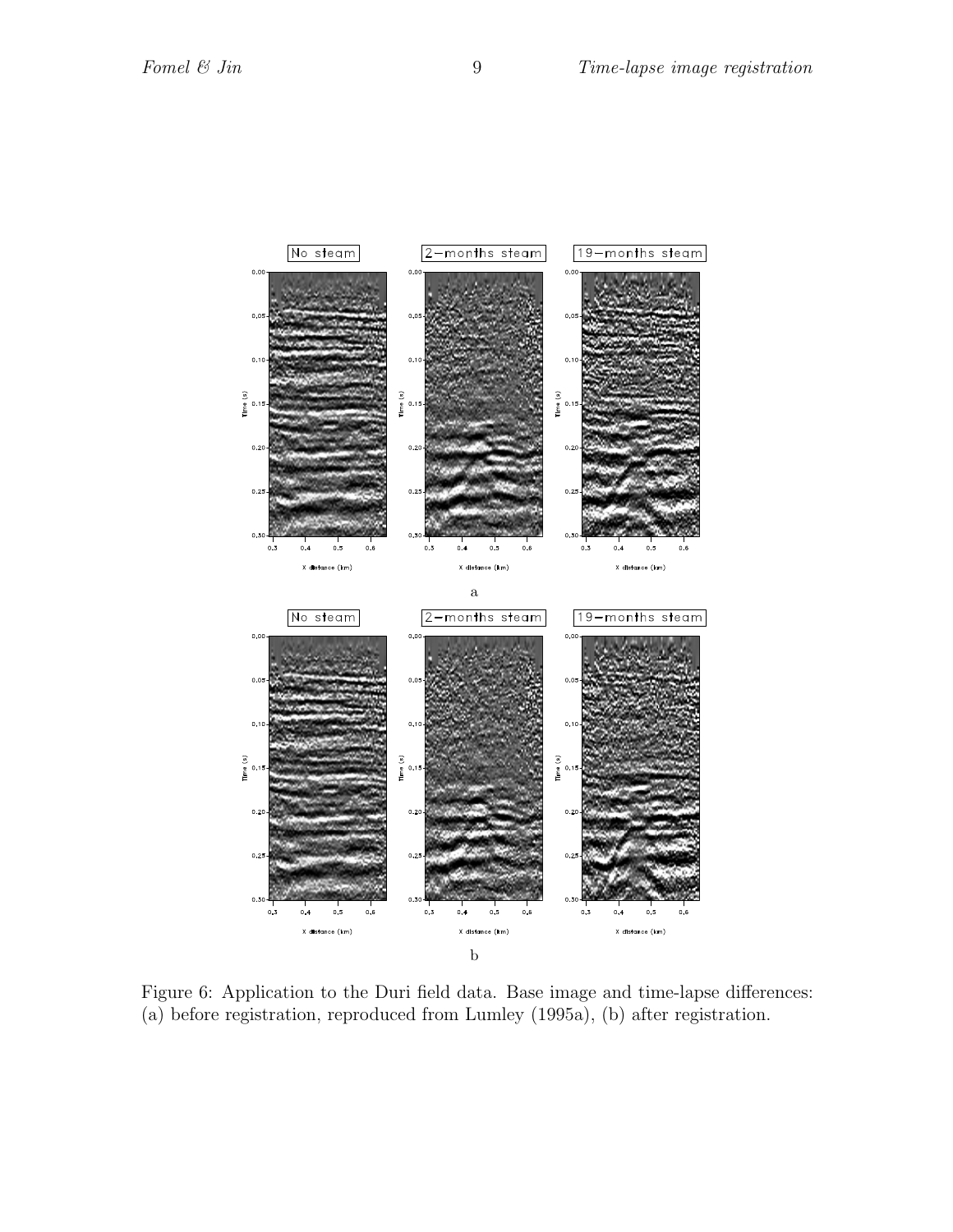## CONCLUSIONS

We propose a method of time-lapse image registration based on an application of the local similarity attribute. The local attribute provides a smooth continuous measure of similarity between two images. Perturbing the monitor image by stretching and squeezing it in time while picking its best match to the base image enables an effective registration algorithm. The by-product of this process is an estimate of the time-lapse seismic velocity ratios in the reservoir interval.

Using synthetic and real data examples, we have demonstrated the ability of our method to achieve an accurate time-domain image registration and to remove artifact time-lapse differences caused by velocity changes. Unlike some of the alternative crossequalization methods, the proposed method is not influenced by amplitude differences and can account for velocity changes in the shallow overburden.

## ACKNOWLEDGMENTS

We thank David Lumley for the permission to use results from his Ph.D. thesis. We also thank Aaron Janssen, Brackin Smith, and Ali Tura for inspiring discussions and two anonymous reviewers for helpful suggestions.

This publication is authorized by the Director, Bureau of Economic Geology, The University of Texas at Austin.

#### REFERENCES

- Aarre, V., 2006, Estimating 4D velocity changes and contact movement on the Norne field: 76th Ann. Internat. Mtg, Soc. of Expl. Geophys., 3115–3119.
- Bertrand, A., S. McQuaid, R. Bobolecki, S. Leiknes, and H. Ro, 2005, A high resolution workflow for 4D-friendly analysis: application to gas-oil contact monitoring at Troll West: 75th Ann. Internat. Mtg, Soc. of Expl. Geophys., 2422–2426.
- Fomel, S., 2007a, Local seismic attributes: Geophysics, 72, A29–A33.
- ——–, 2007b, Shaping regularization in geophysical-estimation problems: Geophysics, 72, R29–R36.
- Fomel, S., M. Backus, K. Fouad, B. Hardage, and G. Winters, 2005, A multistep approach to multicomponent seismic image registration with application to a West Texas carbonate reservoir study: 75th Ann. Internat. Mtg, Soc. of Expl. Geophys., 1018–1021.
- Hale, D., 2006, Fast local cross-correlations of images: 76th Ann. Internat. Mtg, Soc. of Expl. Geophys., 3160–3163.
- Hatchell, P., and S. Bourne, 2005, Rocks under strain: Strain-induced time-lapse time shifts are observed for depleting reservoirs: The Leading Edge, 24, 1222–1225.
- Janssen, A. L., B. A. Smith, and G. W. Byerley, 2006, Measuring velocity sensitivity